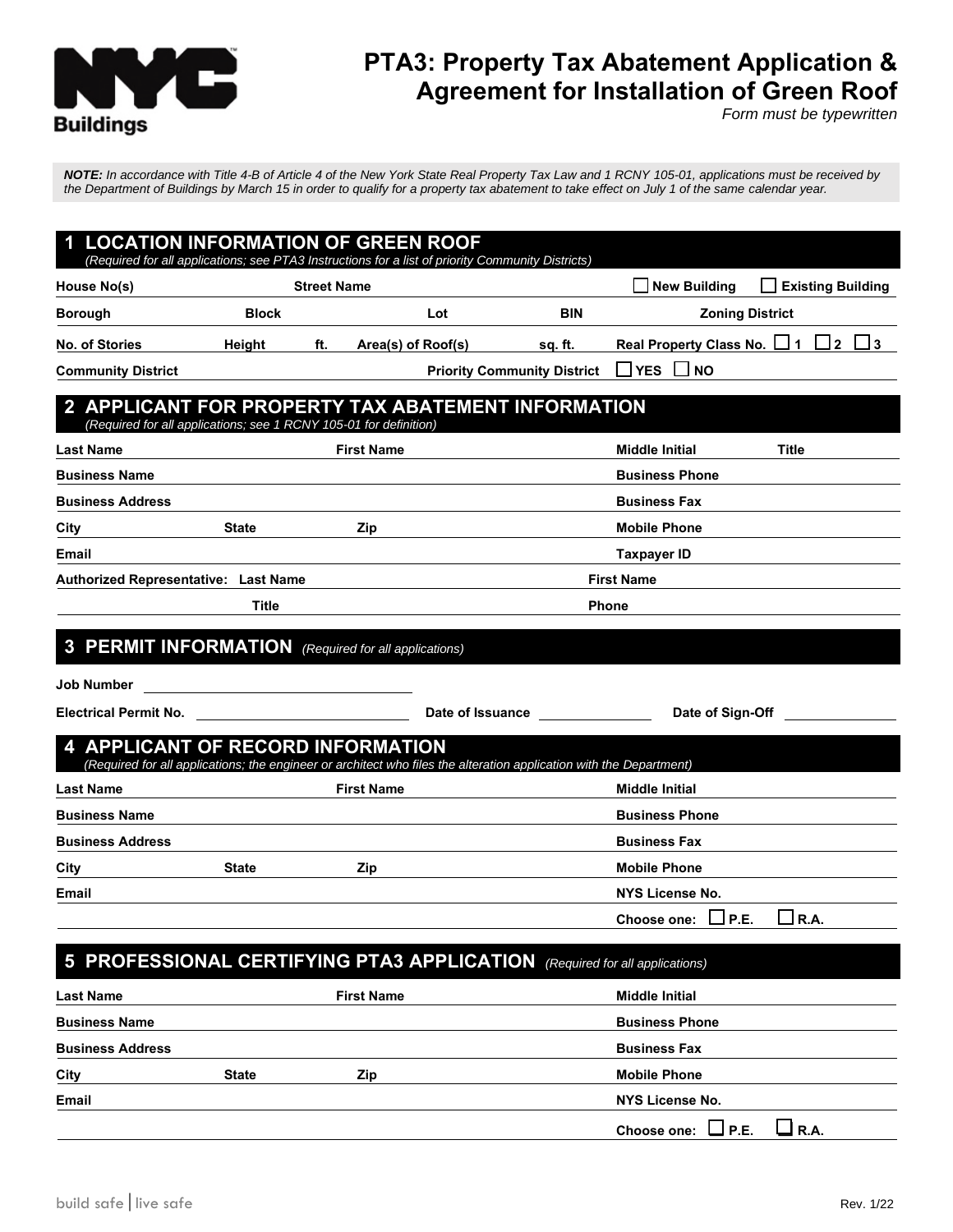

*(if applicable)*

*page 2*

## **6 GENERAL CONTRACTOR INFORMATION** *(Required for all applications)*

| <b>Last Name</b>                          |              | <b>First Name</b><br><b>Middle Initial</b> |                                     |         |  |
|-------------------------------------------|--------------|--------------------------------------------|-------------------------------------|---------|--|
| <b>Business Name</b>                      |              |                                            | <b>Business Phone</b>               |         |  |
| <b>Business Address</b>                   |              |                                            | <b>Business Fax</b>                 |         |  |
| City                                      | <b>State</b> | Zip                                        | <b>Mobile Phone</b>                 |         |  |
| Email                                     |              |                                            | <b>Registration or Tracking No.</b> |         |  |
| <b>Construction Supervisor: Last Name</b> |              |                                            | <b>First Name</b>                   | HIC No. |  |

## **7 MAINTENANCE PLAN AUTHOR INFORMATION** *(Required for all applications; see 1 RCNY 105-01 for reference)*

| <b>Last Name</b>        |              | <b>First Name</b>                                                                                                   | <b>Middle Initial</b>           |
|-------------------------|--------------|---------------------------------------------------------------------------------------------------------------------|---------------------------------|
| <b>Business Name</b>    |              |                                                                                                                     | <b>Business Phone</b>           |
| <b>Business Address</b> |              |                                                                                                                     | <b>Business Fax</b>             |
| City                    | <b>State</b> | Zip                                                                                                                 | <b>Mobile Phone</b>             |
| Email                   |              |                                                                                                                     | NYS License No.                 |
|                         |              | Choose one: $\Box$ P.E. $\Box$ R.A. $\Box$ NYS Licensed and Registered Landscape Architect                          |                                 |
|                         |              | $\Box$ Horticulturist with degree or certificate from $\,$ -<br>institute. Date of graduation/issuance (MM/DD/YYYY) | which is an accredited training |

#### **8 INSTALLER OF GREEN ROOF SYSTEM** *(Required for all applications)*

|              | <b>First Name</b> | <b>Middle Initial</b> |
|--------------|-------------------|-----------------------|
|              |                   | <b>Business Phone</b> |
|              |                   | <b>Business Fax</b>   |
| <b>State</b> | Zip               | <b>Mobile Phone</b>   |
|              |                   |                       |

**Email**

#### **9 ROOF INFORMATION** *(Required for all applications)*

| <b>Roof Area</b>        | sa. ft. | <b>Eligible Rooftop Space</b> | sa. ft. |
|-------------------------|---------|-------------------------------|---------|
| <b>Green Roof Space</b> | sa. ft. | Depth of Growth Medium        | - ın.   |

#### **10 PROFESSIONAL'S CERTIFICATION OF COMPLIANCE** *(Required for all applications)*

I, a New York State licensed and registered architect or professional engineer, as represented in Section 5 of this form and by my seal and signature below, certify and agree to the following:

- 1. A green roof has been installed on the subject building within eligible rooftop space as defined in Title 4-B, §499-aaa(8), as provided above.
- 2. The subject building is an eligible building in accordance with Title 4-B §499-aaa(7)
- 3. The green roof meets the standards of Title 4-B, §499-aaa(10) and 1 RCNY 105-01.
- 4. A structural analysis of the building has been performed, which establishes that the building can sustain the added load of the green roof in a fully saturated condition.
- 5. Roofing and drainage evaluations have been performed, which establish the building's roof and drainage systems' compliance with applicable law and rules.
- 6. The green roof installation complies with the Fire Code regarding firefighting access and with height and setback provisions of the Zoning Resolution.